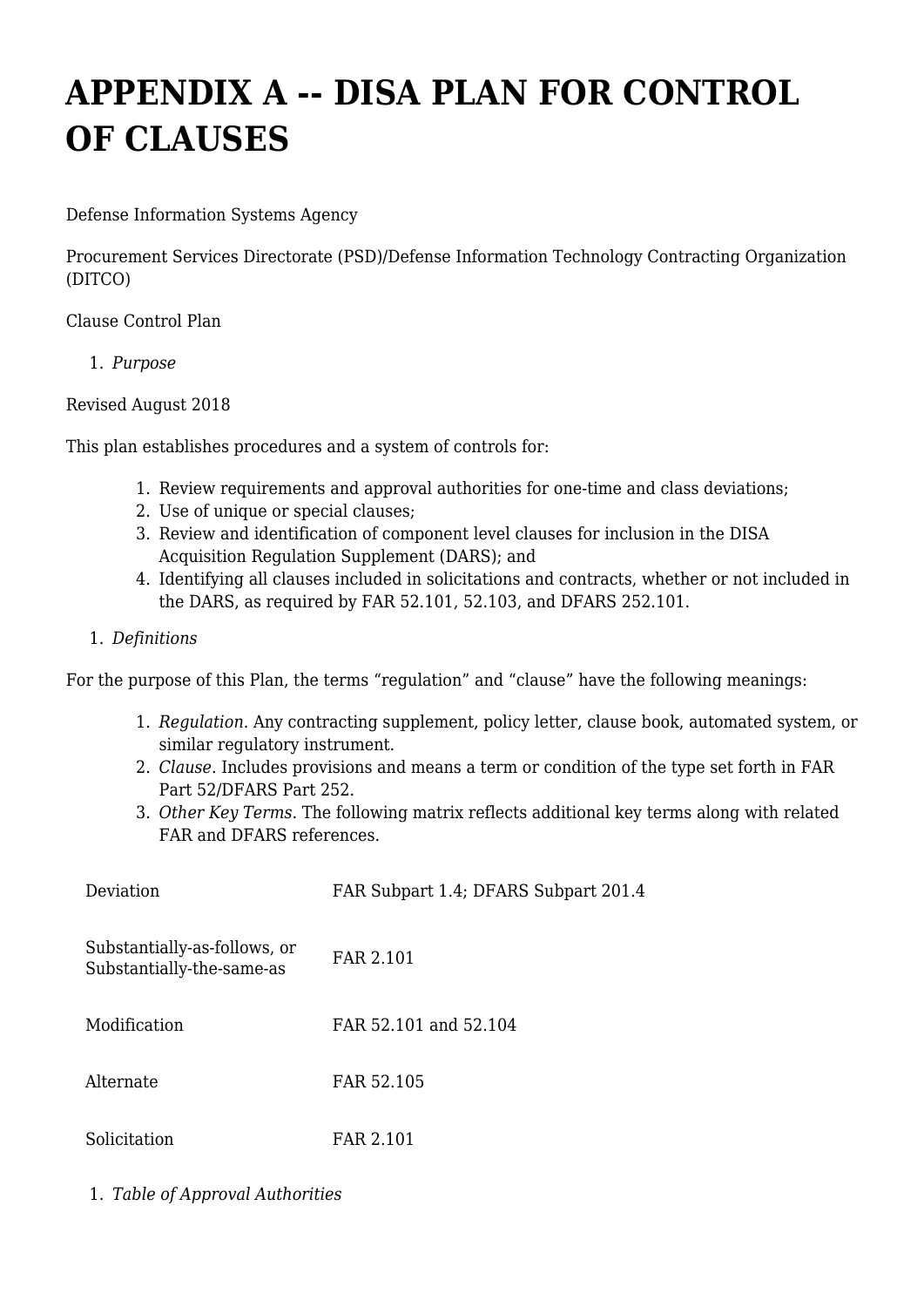| Type                                                                                                                                                                                                                                                                                                                                                                                                                                                                                                                                    | Reference                                   | Approval Authority                               |
|-----------------------------------------------------------------------------------------------------------------------------------------------------------------------------------------------------------------------------------------------------------------------------------------------------------------------------------------------------------------------------------------------------------------------------------------------------------------------------------------------------------------------------------------|---------------------------------------------|--------------------------------------------------|
| Any new requirement for a<br>certification by a contractor or<br>offeror unless imposed by statute.                                                                                                                                                                                                                                                                                                                                                                                                                                     | DFARS 201.304(2)                            | Secretary of Defense<br>(without delegation)     |
| Any policy letter, clause book, policy,<br>procedure, clause, or form that has a<br>significant effect beyond internal<br>operating procedures or poses a<br>significant cost or administrative<br>impact on contractors or offerors.                                                                                                                                                                                                                                                                                                   | <b>DFARS</b><br>$201.304(1)(i)(A)$ & (B)    | OUSD(A&S)DPC                                     |
| Clause Control Plan                                                                                                                                                                                                                                                                                                                                                                                                                                                                                                                     | DFARS 201.304(4)                            | OUSD(A&S)DPC                                     |
| Individual or class deviations from<br>FAR/DFARS cited in 201.402(1):<br>(1) FAR 3.104/DFARS 203.104,<br>Procurement Integrity;<br>(2) FAR Subpart 27.4/DFARS<br>Subpart 227.4, Rights in Data and<br>Copyrights;<br>FAR Part 30/DFARS Part 230, CAS<br>Administration;<br>1. FAR Subpart 31.1/DFARS Subpart<br>231.1, Applicability (contract cost<br>Principles);<br>2. FAR Subpart 31.2/DFARS Part<br>231, Contracts with Commercial<br>Organizations; or<br>3. FAR Part 32/DFARS 232, Contract<br>Financing (with two exceptions).  | FAR Subpart 1.4<br>DFARS 201.402(1)         | OUSD(A&S)DPC                                     |
| Individual deviations from<br>FAR/DFARS other than those cited in<br>201.402(1).                                                                                                                                                                                                                                                                                                                                                                                                                                                        | FAR 1.403<br>DFARS 201.403(1)               | Head of the Contracting<br>Activity              |
| Class deviations other than those described in<br>201.402(1) that do not -<br>1. Have a significant effect beyond the<br>internal operating procedures of the<br>department or agency;<br>2. Have a significant cost or administrative<br>impact on contractors or offerors;<br>3. Diminish any preference given small<br>business concerns by the FAR or DFARS; or<br>4. Extend to requirements imposed by statute<br>or by regulations of other agencies such as<br>the Small Business Administration and the<br>Department of Labor. | FAR 1.404<br><b>DFARS</b><br>201.404(b)(ii) | OUSD(A&S)DPC<br>approves all class<br>deviations |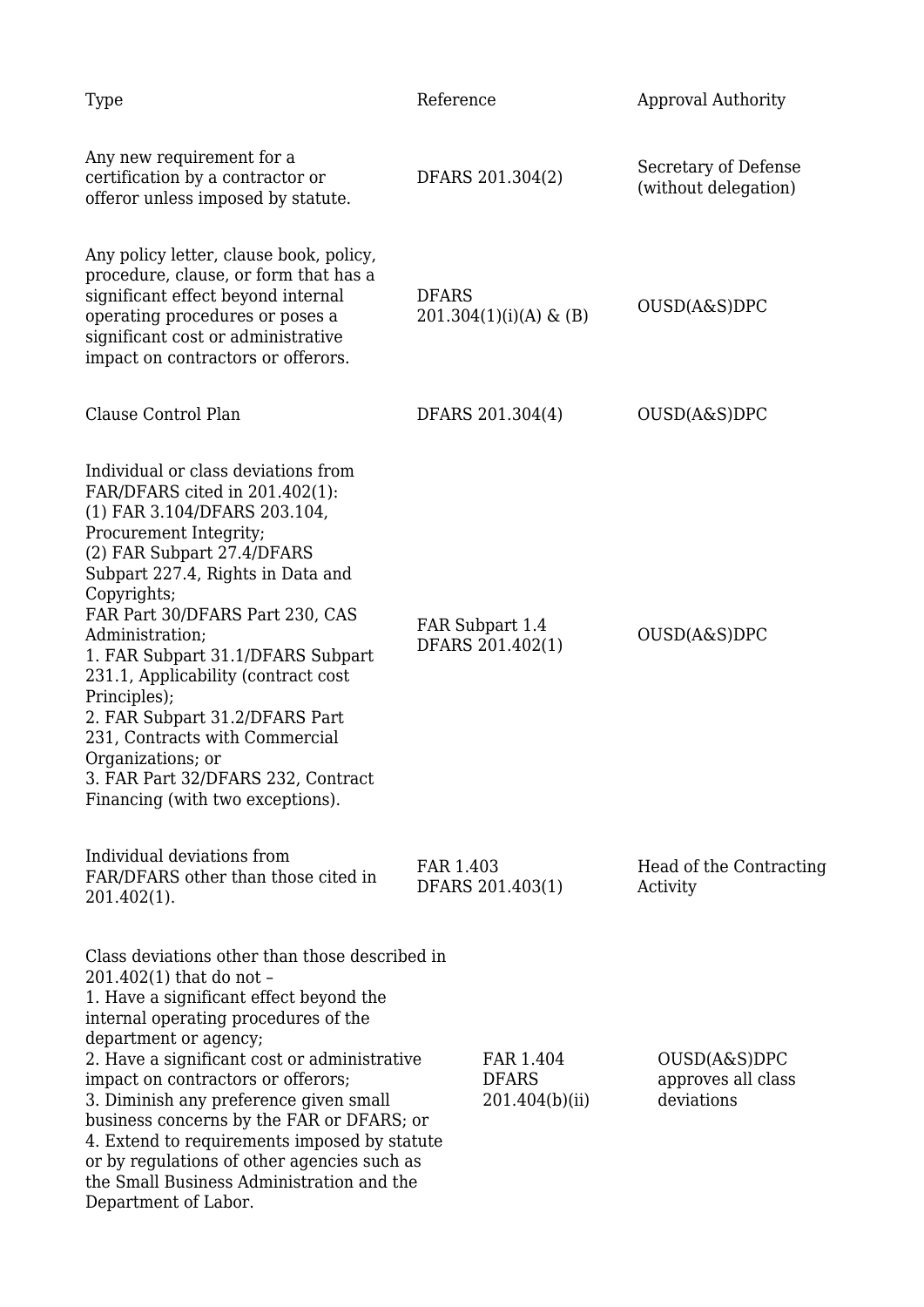| Provisions and clauses developed to fulfill a<br>specific and unique requirement of the<br>acquisition, or are a result of negotiations.<br>They do not constitute a deviation from FAR<br>or DFARS or require OUSD(A&S)DPC<br>approval.                                                                               | <b>DFARS 201.304</b>              | Head of the<br><b>Contracting Activity</b><br>Contract                                     |
|------------------------------------------------------------------------------------------------------------------------------------------------------------------------------------------------------------------------------------------------------------------------------------------------------------------------|-----------------------------------|--------------------------------------------------------------------------------------------|
| Proposed new repetitive use or "substantially<br>the same as" local clauses. They do not<br>constitute a deviation from FAR or DFARS or<br>require OUSD(A&S)DPC approval.                                                                                                                                              | FAR 1.401<br><b>DFARS 201.304</b> | Head of the<br><b>Contracting Activity</b><br>OUSD(A&S)DPC<br>(for rule-making<br>process) |
| Proposed use of modifications, alternates,<br>and authorized deviations.                                                                                                                                                                                                                                               | FAR 1.401                         | Contracting Officer                                                                        |
| Proposed tailoring by the contracting officer<br>of the commercial item provision at FAR<br>52.212-1, Instructions to Offerors -<br>Commercial Items and the clause at FAR<br>52.212-4<br><b>Contract Terms and Conditions- Commercial</b><br>Items (with certain limitations) consistent<br>with commercial practice. | FAR 12.302                        | <b>Contracting Officer</b>                                                                 |
| Proposed tailoring (inconsistent with<br>customary practice) by the contracting officer<br>of the commercial item provision at FAR<br>52.212-1, Instructions to<br>Offerors - Commercial                                                                                                                               | DFARS 212.302                     | Head of the<br><b>Contracting Activity</b>                                                 |

## 1. *Deviation Review Procedures*

- 1. Written justification for a new certification by a contractor or offeror that requires approval by the Secretary of Defense shall be processed by routing (See *[Contract](https://www.ditco.disa.mil/DITCOContractingTemplates/) [Document Approval Signature Routing Procedures](https://www.ditco.disa.mil/DITCOContractingTemplates/)* from the Contracting Officer through the cognizant CoCO and HCO, PL21, Contract Policy Branch, the Office of General Counsel, and HCA prior to approval by the SPE and submission to the DAR Council Director for processing to USD (A&S) via OUSD (A&S) DPC.
- 2. Proposed deviations from FAR or DFARS that require approval by OUSD (A&S) DPC shall be processed by routing (See *[Contract Document Approval Signature Routing](https://www.ditco.disa.mil/DITCOContractingTemplates/) [Procedures](https://www.ditco.disa.mil/DITCOContractingTemplates/)* from the contracting officer through the cognizant CoCO and HCO, PL21 Contract Policy Branch, the Office of General Counsel, and HCA prior to approval by the SPE and submission to the DAR Council Director for processing. The PL21 Contract Policy Branch will coordinate with the DAR Council representative on required approvals, as necessary.
- 3. Proposed individual deviations from FAR, DFARS, or DARS that do not require OUSD (A&S) DPC approval, shall be processed by routing with DISA Form 320a from the contracting officer through the cognizant CoCO and HCO, PL21 Policy Branch, and Office of General Counsel for approval by the Head of the Contracting Activity.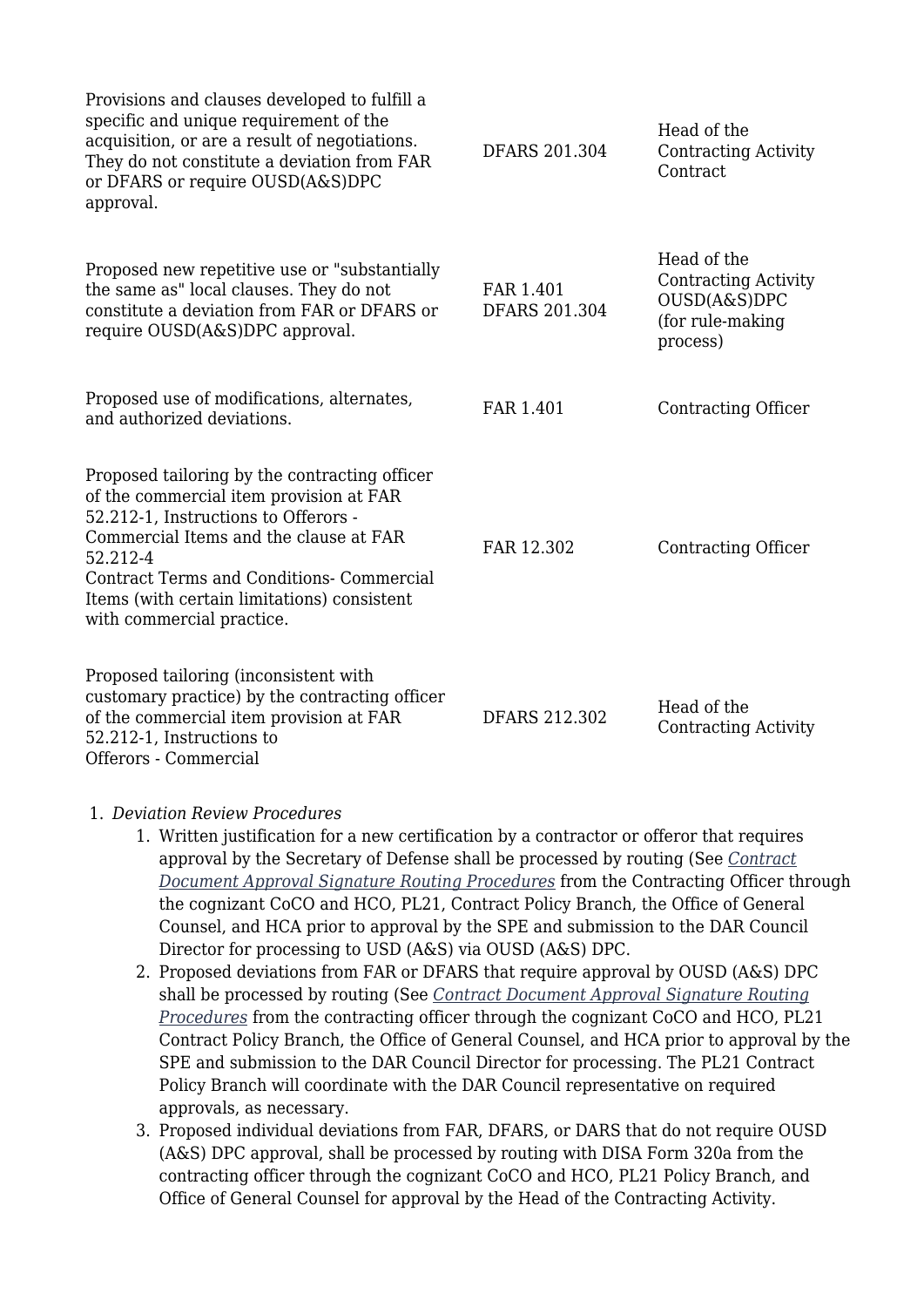e. All deviation requests for approval shall include, at a minimum, the information required by DFARS 201.402(2).

- 1. *Unique or Special Requirements Review Procedures*
	- 1. Proposed contract administration data or supplemental contract requirements which fulfill a specific and unique requirement of the acquisition and are not for repetitive use, or are the result of negotiations, do not constitute a deviation from the FAR or DFARS, and which do not require the approval of OUSD (A&S) DPC will be submitted drafted by the PL21 Contract Policy Branch ICA the Office of General Counsel for approval by the Head of the Contracting Activity The following requirements are not required to be included in agency acquisition regulations:
- G1. Points of Contact
- G2. Contract/Order Closeout-Fixed-Price, Time-and-Materials, or Labor-Hour
- G3. Ordering Procedures for External Agencies/Organizations
- G20. Electronic Invoicing for Telecommunications Services
- G21. Contract Payments Delivery Ticket Invoice (DTI)
- G23. Outage Credits
- G24. Contract Billing Dates for Services

H1. Organizational and Consultant Conflicts of Interest (OCCI) H2. Requirement to Submit an Electronic Product List

- H2. Requirement to Submit an Electronic Product List
- H3. Key Personnel
- H5. Use of Government-Furnished Computers
- H6. Option to Exercise Surge Support

H7. Defense Information Technology Contracting Organization (DITCO) Minimum Insurance Requirement

- H8. Defense Information System Agency Incidental Property ManagemenT
- H9. Government Furnished Property Contractor Management
- H20. Critical Infrastructure Compliance
- H21. Approved Products List
	- 1. Proposed new repetitive use of substantially-the-same-as clauses that do not constitute a deviation from the FAR or DFARS, but requires the approval of OUSD (A&S) DPC through the rule-making process will be submitted for review by the PL21 Contract Policy Branch and Office of General Counsel for approval by the Head of the Contracting Activity. The reviews are to ensure the clauses do not contain material differences from those already authorized for use and that circumstances for use of the provisions and